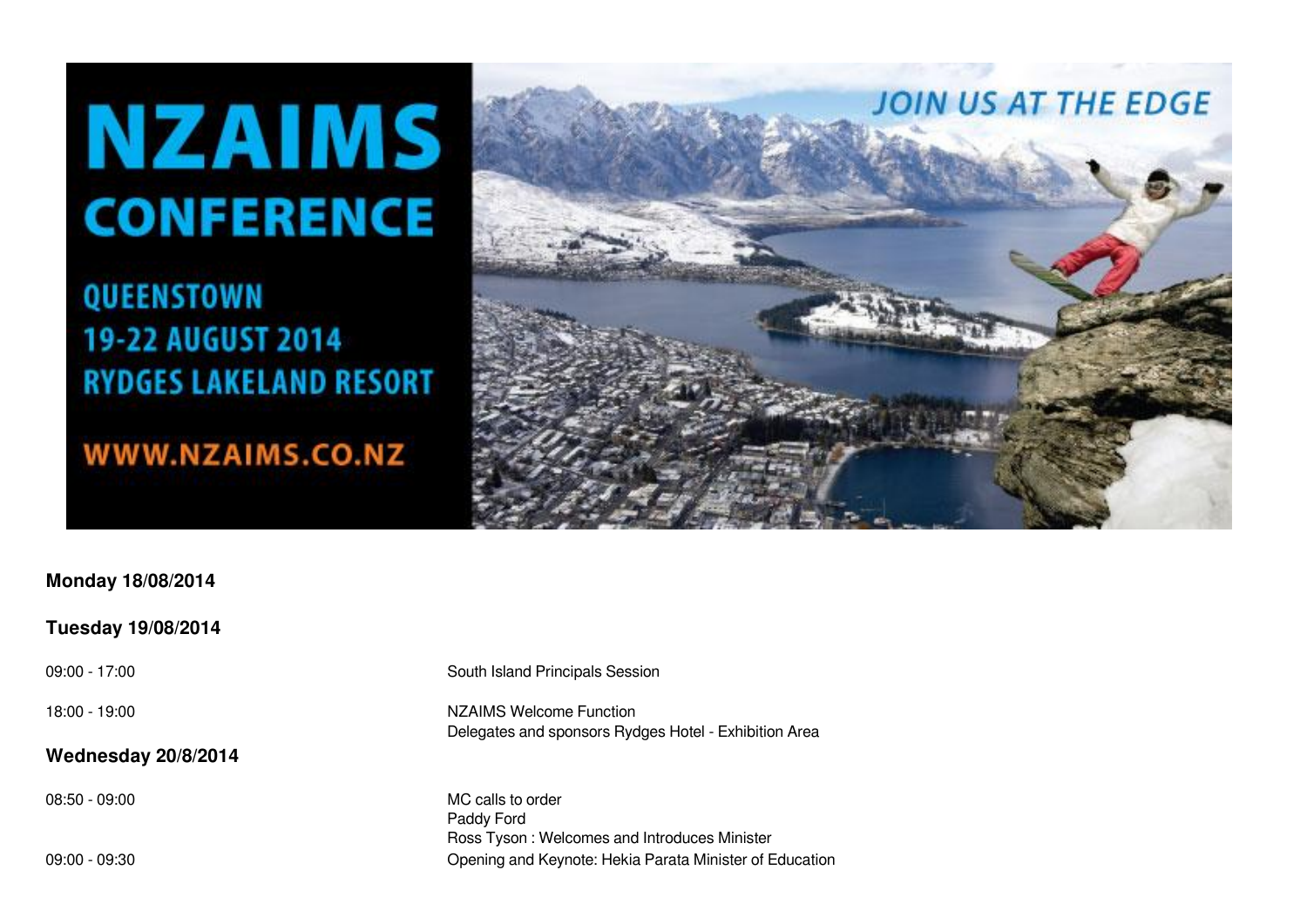| 09:00 - 09:30   | Secretary for Education, Ministry of Education<br>Peter Hughes                                                                                                                                                          |
|-----------------|-------------------------------------------------------------------------------------------------------------------------------------------------------------------------------------------------------------------------|
| 10:00 - 10:10   | Question and Answer session<br>Peter Hughes                                                                                                                                                                             |
| $10:10 - 11:10$ | Keynote Session<br>John O'Neill<br>The future of Middle Schooling in NZ under this government. How do we move forward in an educational environment<br>that doesn't seem to favour or value our middle schooling model? |
| 11:10 - 11:40   | Morning tea break                                                                                                                                                                                                       |
| 11:40 - 11:50   | <b>Exhibition Area</b><br>Konica Minolta Gold Sponsors presentation<br>Education on the edge - emerging technology and how schools can benefit" Content includes - "Mobility and the data in                            |
| 11:50 - 12:50   | the cloud, proactive service modelling, design and 3d printing" Presenter - Jeremy Lane<br>Keynote Session: "I Have A Dream Project"<br>Ant Backhouse<br>Scott Gilmour                                                  |
| 12:50 - 13:30   | Lunch<br><b>Exhibition Area</b>                                                                                                                                                                                         |
| 13:30 - 14:25   | Keynote Session<br>Lester Flockton<br>Cases For and Against Intermediate and Middle Schools in New Zealand: manifestation and manipulation of purpose,<br>perception and performance.                                   |
| 14:25 - 14:30   | Bronze sponsors<br>Equico- Jan Paterson: Equico Leasing Technology - Enable Your ICT Plan Learning Network                                                                                                              |
| 14:30 - 15:20   | Keynote Session<br>Joan Baker                                                                                                                                                                                           |
|                 | Ban Busy!                                                                                                                                                                                                               |
| 15:20-15:50     | Afternoon tea<br><b>Exhibition Area</b>                                                                                                                                                                                 |
| 15:50-16:30     | Keynote Session<br><b>Martin Hawes</b><br>"Money Map"                                                                                                                                                                   |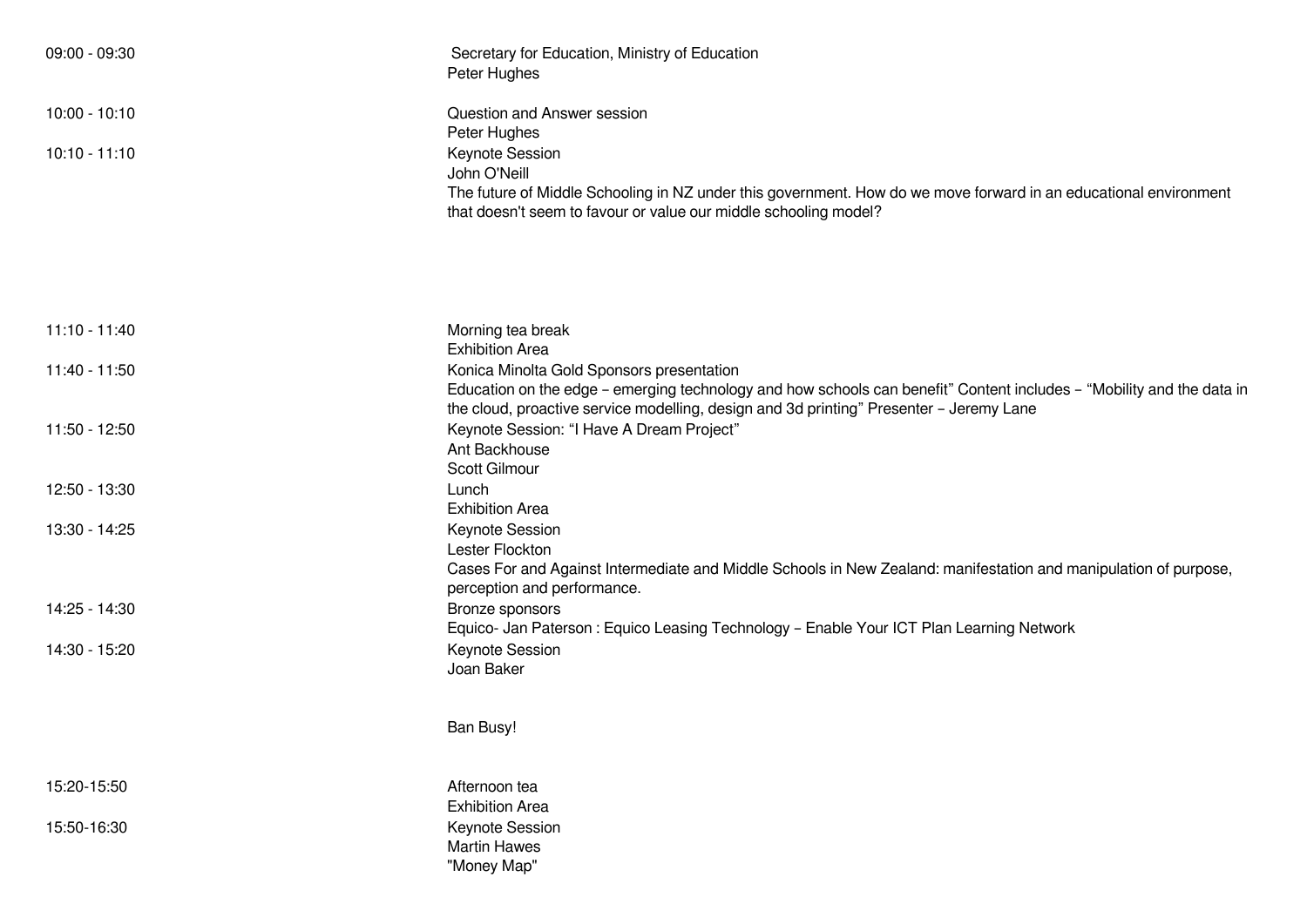| 16:30 - 16:40              | Furnware presentation                                                                                   |                                                                   |
|----------------------------|---------------------------------------------------------------------------------------------------------|-------------------------------------------------------------------|
| 16:30 - 23:45              | Sponsors presentation<br>Free Evening for Queenstown dining                                             |                                                                   |
|                            |                                                                                                         |                                                                   |
| <b>Thursday 21/08/2014</b> |                                                                                                         |                                                                   |
| $08:15 - 09:00$            | <b>Breakfast and AGM</b>                                                                                |                                                                   |
|                            | Rydges restaurant 6th Floor                                                                             |                                                                   |
| 09:00-9:45                 | Forward feedback session<br>Lester Flockton                                                             |                                                                   |
|                            | John O'Neill                                                                                            |                                                                   |
|                            | Forward feedback session                                                                                |                                                                   |
| 09.45-10:35                | Keynote                                                                                                 |                                                                   |
|                            | <b>Professor Richie Poulton</b>                                                                         |                                                                   |
|                            | Dunedin Multidisciplinary Health and Development Research Unit                                          |                                                                   |
| 10:35-11:00                | Morning tea break                                                                                       |                                                                   |
|                            | <b>Exhibition Area</b>                                                                                  |                                                                   |
| 11:00-11:50                | <b>Keynote Session</b>                                                                                  |                                                                   |
|                            | <b>Richard Newton</b>                                                                                   |                                                                   |
|                            | Modern Learning Environments - linking pedagogy and space                                               |                                                                   |
| 11:50-12:20                | <b>Keynote Session</b>                                                                                  |                                                                   |
|                            | Cam Calkoen                                                                                             |                                                                   |
|                            | AWESOME                                                                                                 |                                                                   |
| 12:20 - 12:30              | Sponsor's presentation                                                                                  |                                                                   |
|                            | PROGRAMMED Property Services - Tony Jane                                                                |                                                                   |
| 12:30-13:20                | Lunch                                                                                                   |                                                                   |
| 13:20-14:20                | Sheena Cameron; Writing and Reading                                                                     | Jenny Ward: Mathematics in Year 7 and 8: What's the<br>Challenge? |
| 14:20-15:35                | TED talks from delegates                                                                                |                                                                   |
|                            | Session for 10-15 minute presentation from delegates                                                    |                                                                   |
| 15:35-16:00                | Afternoon Tea                                                                                           |                                                                   |
|                            | <b>Exhibition Area</b>                                                                                  |                                                                   |
| 16:00 - 16:50              | <b>Keynote Session</b>                                                                                  |                                                                   |
|                            | Jeff Johnstone                                                                                          |                                                                   |
|                            | Future focused learning and leadership                                                                  |                                                                   |
| 16:50 - 16:55              | <b>Bronze Sponsors presentation</b>                                                                     |                                                                   |
|                            | SKIDS: Chris Bartels: IHUB out of School Programme                                                      |                                                                   |
| 17:45 - 22:00              | Conference Dinner at Walter Peak Station                                                                |                                                                   |
|                            | Walking Bus will depart from Rydges Hotel at 5.30pm Boarding TSS Earnslaw at 5.45pm Departure at 6.00pm |                                                                   |
| Friday 22/08/2014          |                                                                                                         |                                                                   |